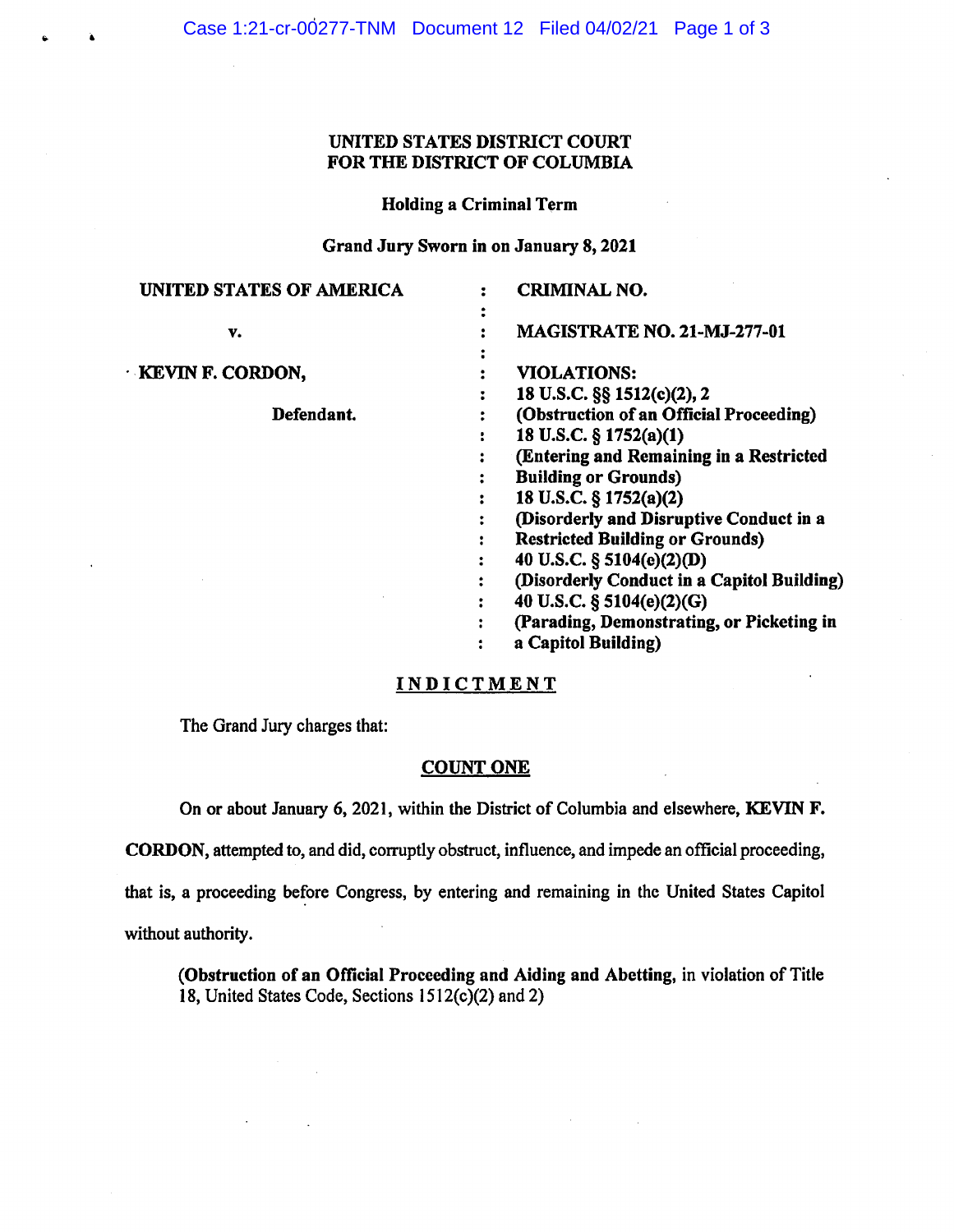### **COUNT TWO**

On or about January 6, 2021, within the District of Columbia, **KEVIN F. CORDON** did unlawfully and knowingly enter and remain in a restricted building and grounds, that is, any posted, cordoned-off, and otherwise restricted area within the United States Capitol and its grounds, where the Vice President and Vice President-elect were temporarily visiting, without lawful authority to doso.

(Entering and Remaining in a Restricted Building or Grounds, in violation of Title 18, United States Code, Section 1752(a)(l))

#### **COUNT THREE**

On or about January 6, 2021, within the District of Columbia, **KEVIN F. CORDON** did knowingly, and with intent to impede and disrupt the orderly conduct of Government business and official functions, engage in disorderly and disruptive conduct in and within such proximity to, <sup>a</sup> restricted building and grounds, that is, any posted, cordoned-off, and otherwise restricted area within the United States Capitol and its grounds, where the Vice President and Vice Presidentelect•were temporarily visiting, when and so that such conduct did in fact impede and disrupt the orderly conduct of Government business and official functions.

**(Disorderly and Disruptive Conduct in a Restricted Building or Grounds,** in violation of Title 18, United States Code, Section 1752(a)(2))

#### **COUNT FOUR**

On or about January 6, 2021, within the District of Columbia, **KEVIN F. CORDON**  willfully and knowingly engaged in disorderly and disruptive conduct in any of the Capitol Buildings with the intent to impede, disrupt, and disturb the orderly conduct of a session of

2